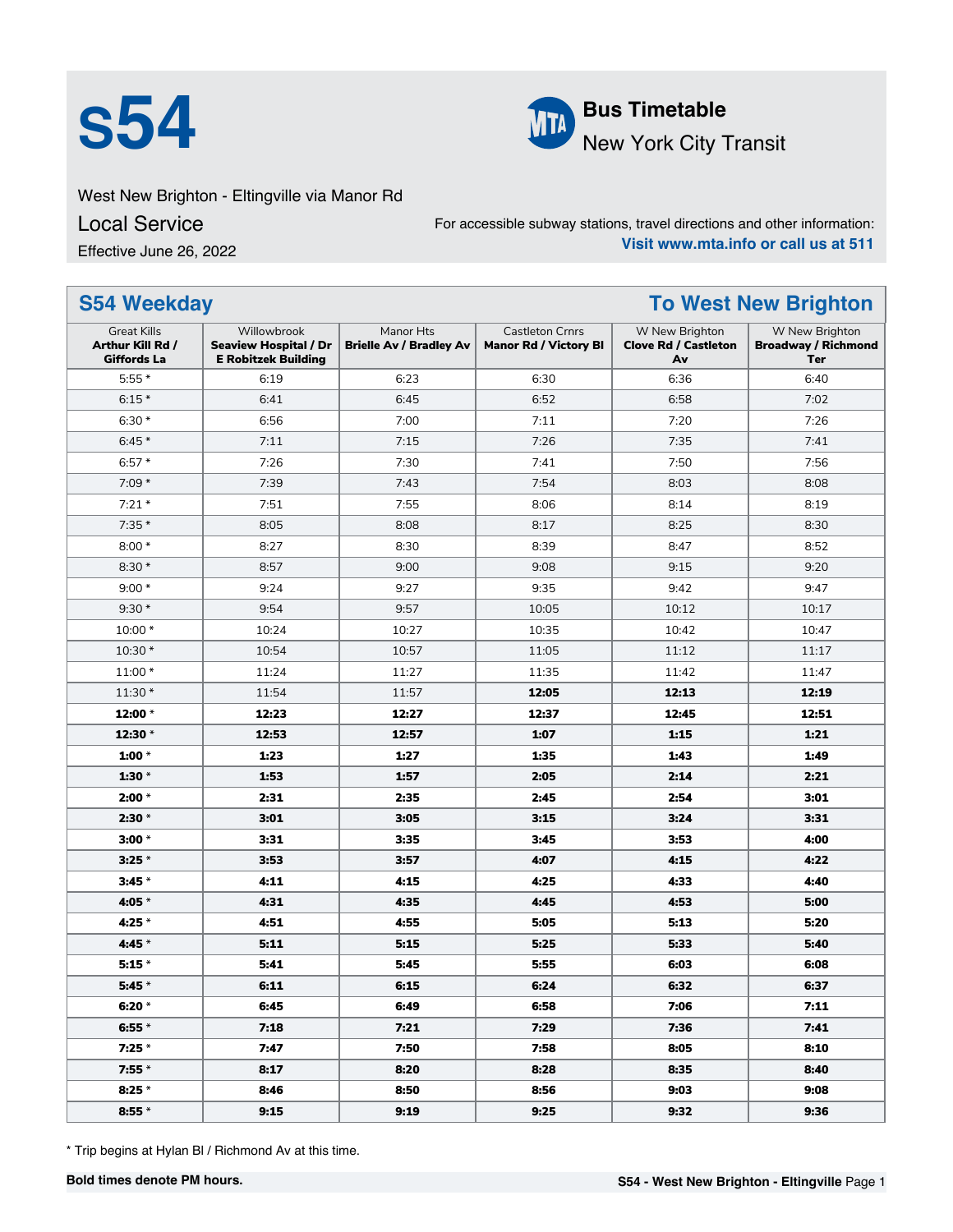| <b>Great Kills</b> | Willowbrook                | Manor Hts                                       | <b>Castleton Crnrs</b>       | W New Brighton              | W New Brighton             |
|--------------------|----------------------------|-------------------------------------------------|------------------------------|-----------------------------|----------------------------|
| Arthur Kill Rd /   |                            | Seaview Hospital / Dr   Brielle Av / Bradley Av | <b>Manor Rd / Victory Bl</b> | <b>Clove Rd / Castleton</b> | <b>Broadway / Richmond</b> |
| Giffords La        | <b>E</b> Robitzek Building |                                                 |                              | Av                          | Ter                        |
| $9:25*$            | 9:45                       | 9:48                                            | 9:54                         | 10:00                       | 10:04                      |
| $9:55*$            | 10:15                      | 10:18                                           | 10:24                        | 10:30                       | 10:34                      |

<sup>\*</sup> Trip begins at Hylan Bl / Richmond Av at this time.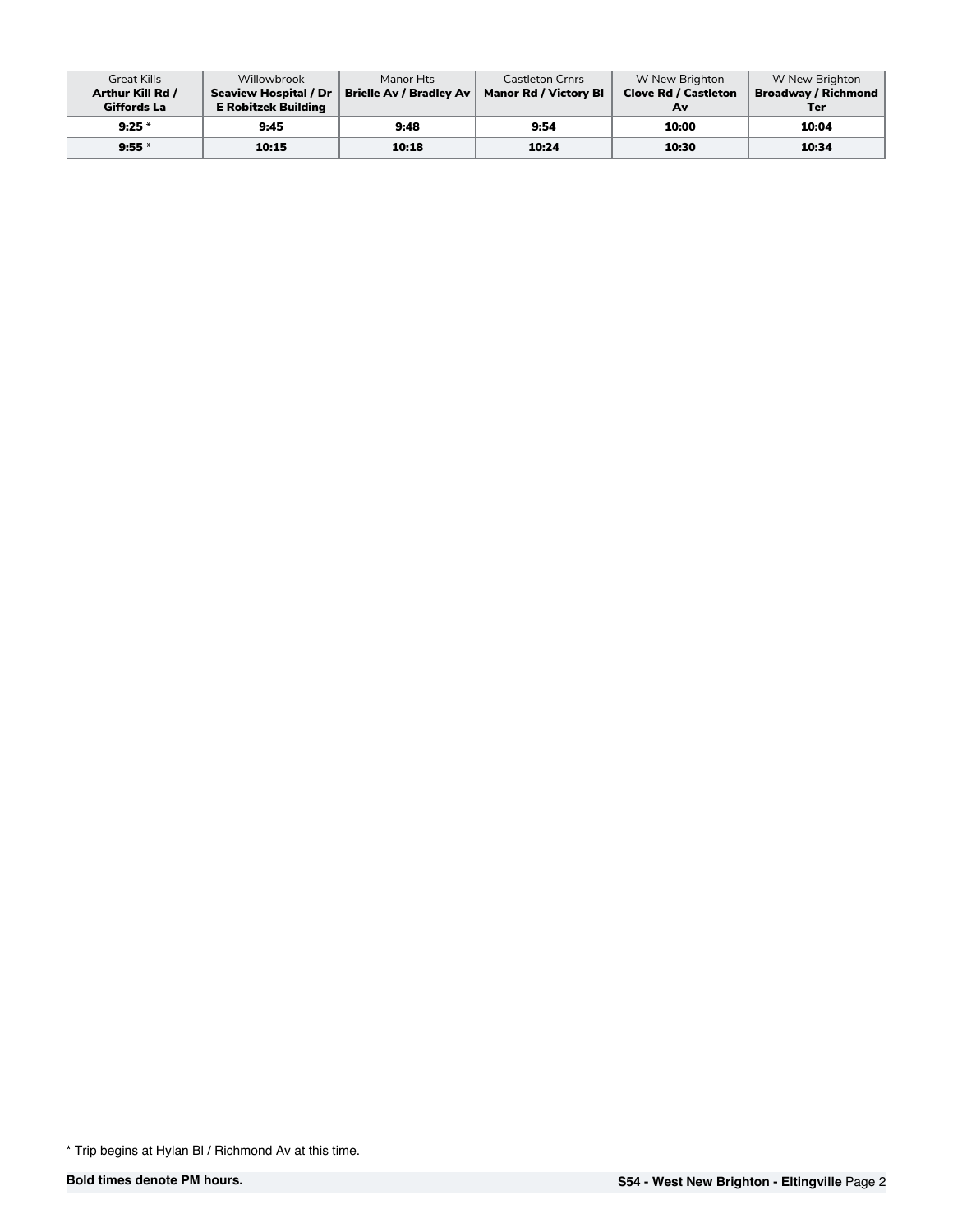| <b>S54 Weekday</b>                                         |                                                            |                                                           |                                                       |                                                                                     |                                                                | <b>To Eltingville</b>                          |
|------------------------------------------------------------|------------------------------------------------------------|-----------------------------------------------------------|-------------------------------------------------------|-------------------------------------------------------------------------------------|----------------------------------------------------------------|------------------------------------------------|
| W New Brighton<br><b>Broadway</b> /<br><b>Richmond Ter</b> | W New Brighton<br><b>Castleton Av /</b><br><b>Clove Rd</b> | <b>Castleton Crnrs</b><br><b>Manor Rd / Victory</b><br>BI | Manor Hts<br><b>Brielle Av /</b><br><b>Bradley Av</b> | Willowbrook<br><b>Seaview Hospital /</b><br><b>Dr E Robitzek</b><br><b>Building</b> | <b>Great Kills</b><br>Giffords Lane /<br><b>Arthur Kill Rd</b> | Eltingville<br>Hylan BI/<br><b>Richmond Av</b> |
| 5:28                                                       | 5:32                                                       | 5:39                                                      | 5:45                                                  | 5:47                                                                                | 5:59                                                           | 6:08                                           |
| 5:57                                                       | 6:02                                                       | 6:09                                                      | 6:15                                                  | 6:17                                                                                | 6:29                                                           | 6:38                                           |
| 6:25                                                       | 6:30                                                       | 6:38                                                      | 6:45                                                  | 6:48                                                                                | 7:02                                                           | 7:13                                           |
| 6:40                                                       | 6:45                                                       | 6:53                                                      | 7:00                                                  | 7:03                                                                                | 7:19                                                           | 7:30                                           |
| 6:50                                                       | 6:55                                                       | 7:03                                                      | 7:12                                                  | 7:15                                                                                | 7:31                                                           | 7:42                                           |
| 6:57                                                       | 7:02                                                       | 7:12                                                      | 7:21                                                  | 7:24                                                                                | 7:40                                                           | 7:51                                           |
| 7:12                                                       | 7:18                                                       | 7:28                                                      | 7:37                                                  | 7:40                                                                                | 7:56                                                           | 8:07                                           |
| 7:27                                                       | 7:33                                                       | 7:43                                                      | 7:52                                                  | 7:55                                                                                | 8:11                                                           | 8:22                                           |
| 7:42                                                       | 7:48                                                       | 7:58                                                      | 8:07                                                  | 8:10                                                                                | 8:26                                                           | 8:37                                           |
| 7:52                                                       | 7:58                                                       | 8:08                                                      | 8:17                                                  | 8:20                                                                                | $\overline{\phantom{a}}$                                       | $\overline{\phantom{a}}$                       |
| 8:00                                                       | 8:06                                                       | 8:16                                                      | 8:25                                                  | 8:28                                                                                | 8:44                                                           | 8:54                                           |
| 8:15                                                       | 8:21                                                       | 8:31                                                      | 8:39                                                  | 8:42                                                                                |                                                                |                                                |
| 8:35                                                       | 8:40                                                       | 8:48                                                      | 8:56                                                  | 8:59                                                                                | 9:14                                                           | 9:24                                           |
| 9:00                                                       | 9:05                                                       | 9:13                                                      | 9:21                                                  | 9:24                                                                                | 9:39                                                           | 9:49                                           |
| 9:30                                                       | 9:35                                                       | 9:43                                                      | 9:50                                                  | 9:53                                                                                | 10:07                                                          | 10:17                                          |
| 10:00                                                      | 10:05                                                      | 10:13                                                     | 10:20                                                 | 10:23                                                                               | 10:37                                                          | 10:47                                          |
| 10:30                                                      | 10:35                                                      | 10:43                                                     | 10:50                                                 | 10:53                                                                               | 11:07                                                          | 11:17                                          |
| 11:00                                                      | 11:05                                                      | 11:13                                                     | 11:20                                                 | 11:23                                                                               | 11:37                                                          | 11:47                                          |
| 11:30                                                      | 11:35                                                      | 11:43                                                     | 11:50                                                 | 11:53                                                                               | 12:07                                                          | 12:17                                          |
| 12:00                                                      | 12:05                                                      | 12:13                                                     | 12:20                                                 | 12:23                                                                               | 12:37                                                          | 12:47                                          |
| 12:30                                                      | 12:35                                                      | 12:44                                                     | 12:52                                                 | 12:55                                                                               | 1:10                                                           | 1:20                                           |
| 1:00                                                       | 1:05                                                       | 1:14                                                      | 1:22                                                  | 1:25                                                                                | 1:40                                                           | 1:52                                           |
| 1:30                                                       | 1:35                                                       | 1:44                                                      | 1:52                                                  | 1:55                                                                                | 2:11                                                           | 2:23                                           |
| 1:50                                                       | 1:55                                                       | 2:04                                                      | 2:12                                                  | 2:15                                                                                | 2:31                                                           | 2:42                                           |
| 2:10                                                       | 2:15                                                       | 2:24                                                      | 2:32                                                  | 2:35                                                                                | 2:54                                                           | 3:05                                           |
| 2:30                                                       | 2:36                                                       | 2:45                                                      | 2:53                                                  | 2:56                                                                                | 3:15                                                           | 3:26                                           |
| 2:55                                                       | 3:01                                                       | 3:10                                                      | 3:18                                                  | 3:21                                                                                | 3:40                                                           | 3:51                                           |
| 3:25                                                       | 3:31                                                       | 3:40                                                      | 3:48                                                  | 3:51                                                                                | 4:10                                                           | 4:21                                           |
| 3:55                                                       | 4:01                                                       | 4:10                                                      | 4:18                                                  | 4:21                                                                                | 4:40                                                           | 4:51                                           |
| 4:25                                                       | 4:31                                                       | 4:40                                                      | 4:48                                                  | 4:51                                                                                | 5:10                                                           | 5:21                                           |
| 4:55                                                       | 5:01                                                       | 5:10                                                      | 5:18                                                  | 5:21                                                                                | 5:39                                                           | 5:50                                           |
| 5:25                                                       | 5:30                                                       | 5:39                                                      | 5:47                                                  | 5:50                                                                                | 6:08                                                           | 6:17                                           |
| 5:55                                                       | 6:00                                                       | 6:08                                                      | 6:16                                                  | 6:19                                                                                | 6:35                                                           | 6:44                                           |
| 6:25                                                       | 6:30                                                       | 6:38                                                      | 6:46                                                  | 6:49                                                                                | 7:05                                                           | 7:14                                           |
| 6:55                                                       | 7:00                                                       | 7:07                                                      | 7:13                                                  | 7:16                                                                                | 7:30                                                           | 7:39                                           |
| 7:25                                                       | 7:29                                                       | 7:36                                                      | 7:42                                                  | 7:45                                                                                | 7:59                                                           | 8:08                                           |
| 7:55                                                       | 7:59                                                       | 8:06                                                      | 8:12                                                  | 8:15                                                                                | 8:29                                                           | 8:38                                           |
| 8:25                                                       | 8:29                                                       | 8:36                                                      | 8:42                                                  | 8:44                                                                                | 8:56                                                           | 9:04                                           |
| 8:55                                                       | 8:59                                                       | 9:05                                                      | 9:11                                                  | 9:13                                                                                | 9:25                                                           | 9:33                                           |
| 9:25                                                       | 9:29                                                       | 9:35                                                      | 9:41                                                  | 9:43                                                                                | 9:55                                                           | 10:03                                          |
| 9:55                                                       | 9:59                                                       | 10:05                                                     | 10:11                                                 | 10:13                                                                               | 10:25                                                          | 10:33                                          |

\* Trip begins at Hylan Bl / Richmond Av at this time.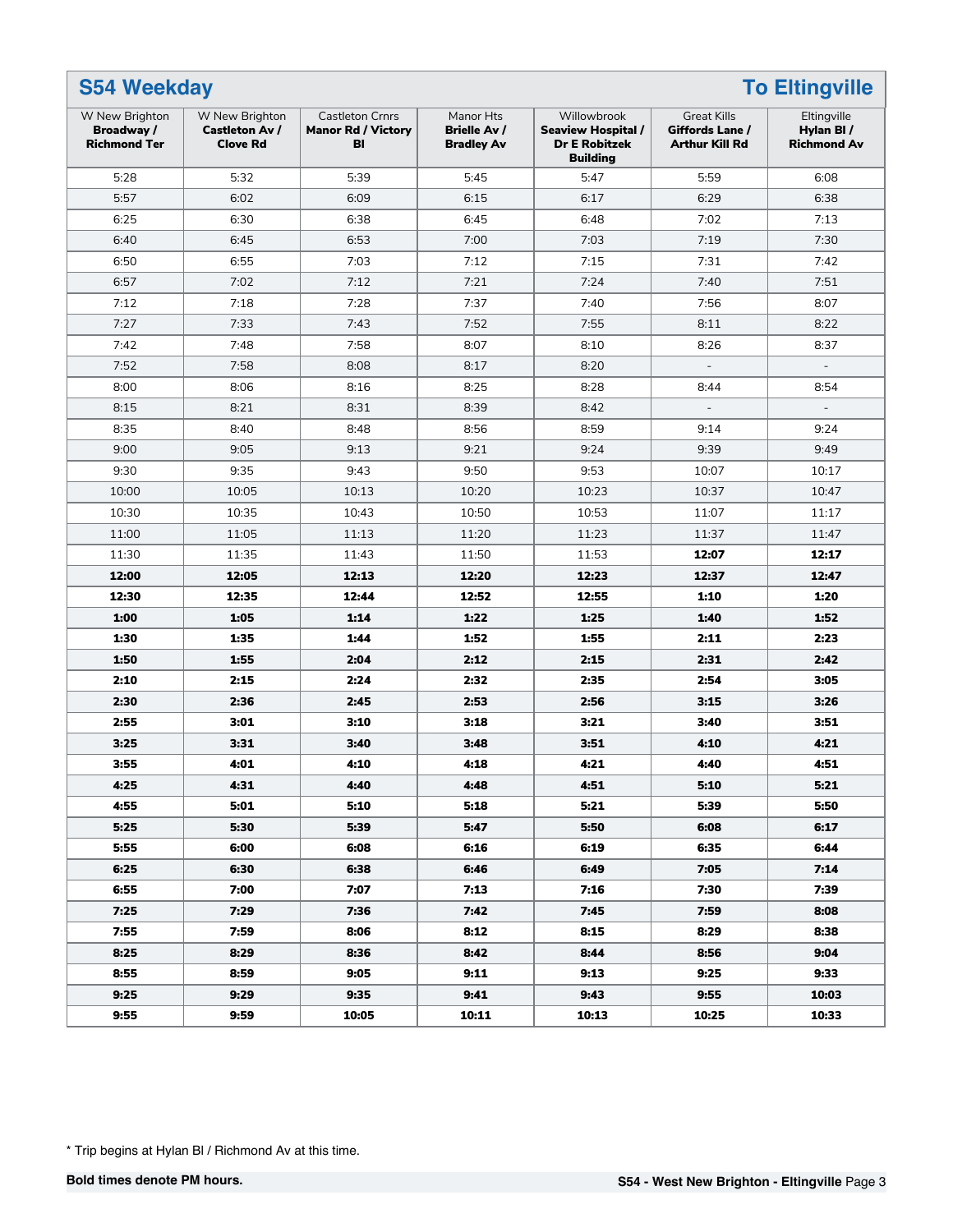



West New Brighton - Eltingville via Manor Rd Local Service Effective June 26, 2022

For accessible subway stations, travel directions and other information: **Visit www.mta.info or call us at 511**



Local/Limited/SBS Bus Transfers: shown in bold blue type. • Point of Interest **Terminal MTA SIR Railway Station**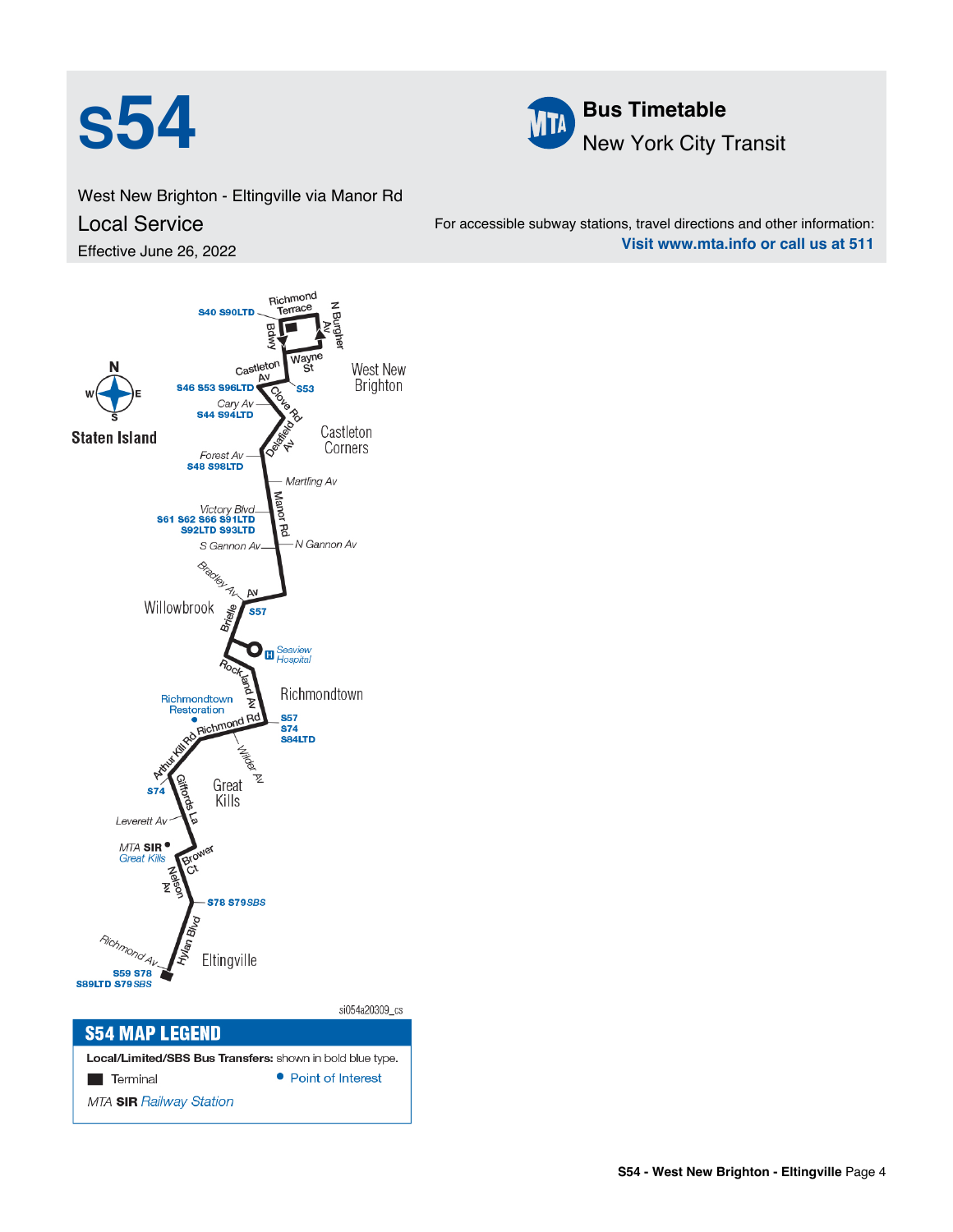**Fares** – MetroCard® is accepted for all MTA New York City trains (including Staten Island Railway - SIR), and, local, Limited-Stop and +SelectBusService buses (at MetroCard fare collection machines). Express buses only accept 7- Day Express Bus Plus MetroCard or Pay-Per-Ride MetroCard. All of our buses and +SelectBusService Coin Fare Collector machines accept exact fare in coins. Dollar bills, pennies, and half-dollar coins are not accepted. OMNY is the MTA's new fare payment system. Use your contactless card or smart device to pay the fare on buses and subways. Visit omny.info for details of the rollout.

**Free Transfers** – Unlimited Ride MetroCard permits free transfers to all but our express buses (between subway and local bus, local bus and local bus etc.) Pay-Per-Ride MetroCard allows one free transfer of equal or lesser value if you complete your transfer within two hours of the time you pay your full fare with the same MetroCard. If you pay your local bus fare with coins, ask for a free electronic paper transfer to use on another local bus.

**Reduced-Fare Benefits** – You are eligible for reduced-fare benefits if you are at least 65 years of age or have a qualifying disability. Benefits are available (except on peak-hour express buses) with proper identification, including Reduced-Fare MetroCard or Medicare card.

**Children** – The subway, SIR, local, Limited-Stop, and +SelectBusService buses permit up to three children, 44 inches tall and under to ride free when accompanied by an adult paying full fare.

**Terms and Conditions** – Fares and MetroCard use are subject to applicable tariffs and conditions of use.

## **Bus Operator Apple Award**

If you think your bus operator deserves an Apple Award--our special recognition for this service, courtesy and professionalism-- go to mta.info/customer-feedback or call 511 and give us the badge or bus number.

## **Holiday Service 2022**

**Reduced weekday service operates on:** Martin Luther King Day\*, Day After Thanksgiving\*.

**Saturday service operates on:** Presidents Day\*, Independence Day, Dec 26.

**Sunday service operates on:** Memorial Day, Labor Day, Thanksgiving Day, Christmas Day+, New Years Day+.

\* Special schedules for these days will be available at [mta.info](https://new.mta.info/) for express routes only.

+ Service information for the day preceding this holiday or holiday weekend will be provided on [mta.info](https://new.mta.info/), and on service notices posted on buses.

Information in this timetable is subject to change without notice. Traffic conditions and weather can affect running time.

| <b>Travel Help and Information</b>                     | <b>IF YOU SEE</b><br><b>SOMETHING, SAY</b><br><b>SOMETHING.</b>                                                |  |  |
|--------------------------------------------------------|----------------------------------------------------------------------------------------------------------------|--|--|
| One MTA<br>511<br>One Number.<br>Call 511 and say MTA. | <b>Be suspicious of</b><br>anything<br>unattended.<br>Tell a cop, an MTA<br>employee or call<br>1-888-692-7233 |  |  |
| TTY/TDD users only 711                                 | (1-888-NYC-SAFE).                                                                                              |  |  |
| <b>Online:</b> www.mta.info                            |                                                                                                                |  |  |

**Filing a Title VI Complaint** – MTA New York City Transit ("NYC Transit") and<br>MTA Bus Company are committed to providing non-discriminatory service to<br>ensure that no person is excluded from participation in, or denied the

To request more information about Title VI or to submit a written complaint if you believe that you have been subjected to discrimination, you may contact NYC<br>Transit's Office of Equal Employment Opportunity, 130 Livingston Street, 3rd Floor,<br>Brooklyn, NY 11201.

In addition to your right to file a complaint with NYC Transit and MTA Bus<br>Company, you have the right to file a Title VI complaint with the U.S. Department<br>of Transportation, Federal Transit Administration, Office of Civi